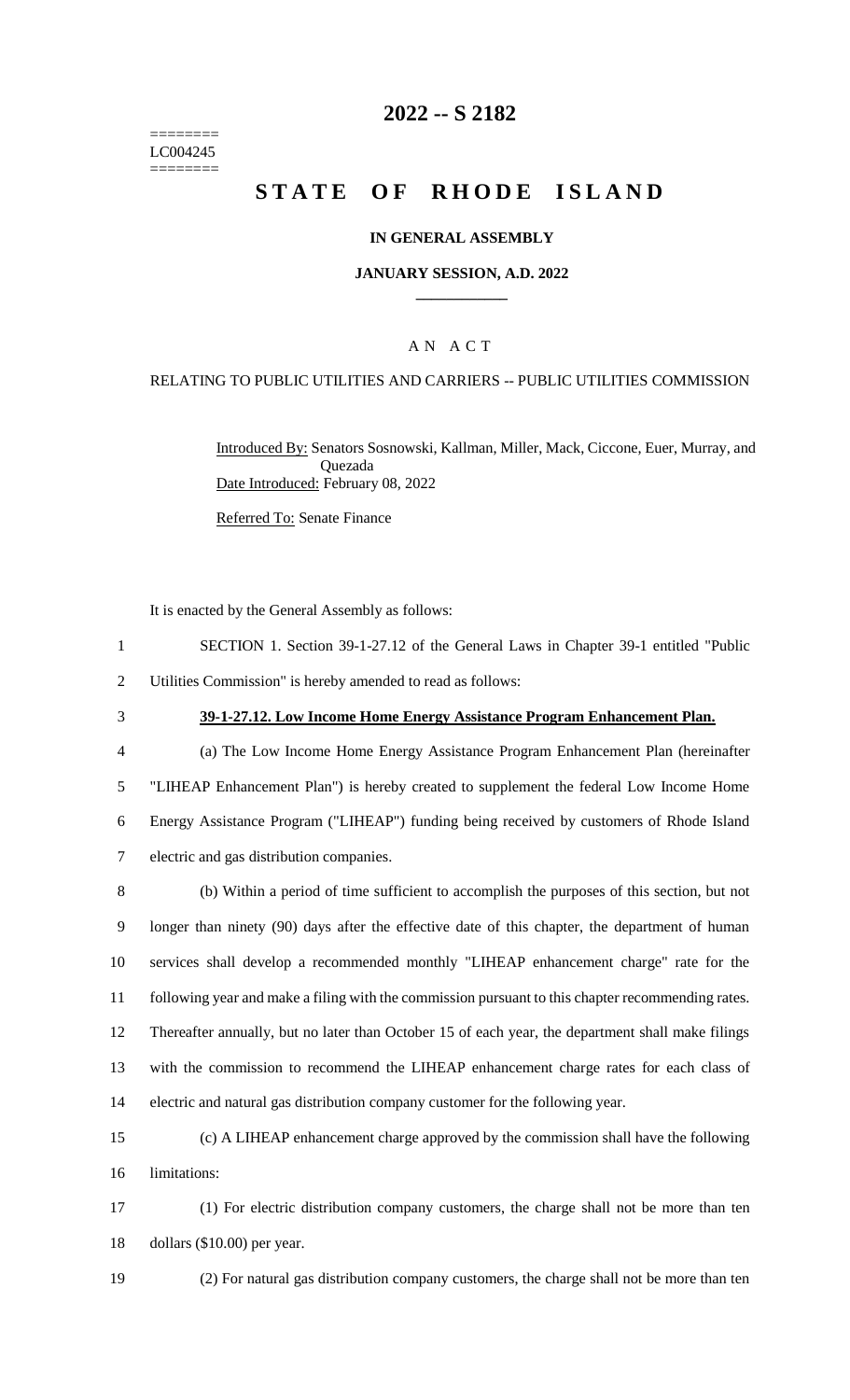dollars (\$10.00) per year.

 (3) The total projected annual revenue for the LIHEAP enhancement plan through charges to all electric and natural gas distribution company customers shall not exceed seven million five hundred thousand dollars (\$7,500,000) and shall not be below six million five hundred thousand dollars (\$6,500,000).

 A minimum of five percent (5%) shall be allocated to provide assistance to customers who are seeking LIHEAP certification for the sole purpose of entering into an arrearage plan as defined in § 39-2-1(d)(2) between April 15 and September 30 of each year. Such customers must be a homeless family or individual transitioning from a shelter into housing and who have provided documentation acceptable to the department of human services. Any funds remaining at the end of the fiscal year shall be available for the upcoming winter season.

 (d) The commission shall open a docket, to consider for approval, LIHEAP enhancement charge rates proposed by the department. In reviewing the recommended rates, the commission shall give due consideration to the recommendations of the department and the standards set forth in subsection (c). The commission shall issue a decision within sixty (60) days after said recommendations and report are filed with the commission establishing the enhancement plan charge rates.

 (e) The electric or gas distribution company shall use the funds collected through this 19 enhancement plan charge to provide a credit to customers' accounts that are receiving federal 20 LIHEAP assistance payments enrolled in a percentage of income payment rate as approved by the 21 commission pursuant to § 39-2-1.5 in a manner determined by the department of human services. The department of human services shall designate to the gas- or electric distribution company the qualifying customer accounts and the amounts to be credited to those customer accounts, provided that the total amount to be credited to those accounts shall be fully funded by, and not exceed, the total amount collected through the enhancement plan charge. The electric or gas distribution company's added administrative expenses to process the credit assignments provided to it by the department of human services will be recoverable either from the LIHEAP enhancement charge or through a separate charge approved by the public utilities commission.

 (f) As used in this section, "electric and natural gas distribution company" means a company as defined in § 39-1-2(a)(12), but not including the Block Island Power Company or the Pascoag Utility District.

 SECTION 2. Chapter 39-2 of the General Laws entitled "Duties of Utilities and Carriers" is hereby amended by adding thereto the following section:

### **39-2-1.5. Tiered percentage of income payment program.**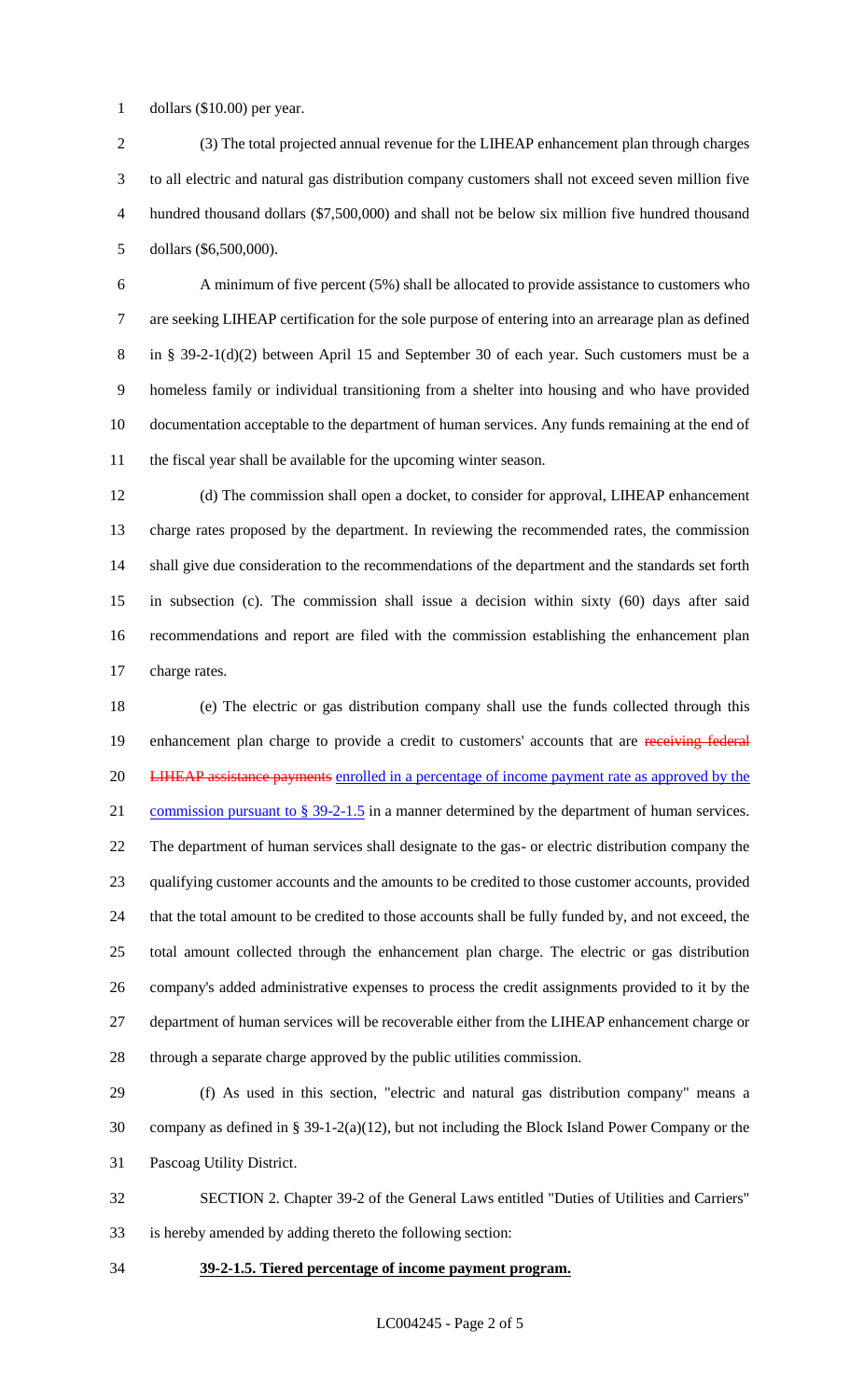| 1              | (a) Notwithstanding any other law to the contrary, the public utilities commission is                       |
|----------------|-------------------------------------------------------------------------------------------------------------|
| $\mathfrak{2}$ | <u>authorized to approve rates to residential customers of an electric distribution company, as defined</u> |
| 3              | in § 39-1-2(a)(12) or a gas distribution company included as a public utility in § 39-1-2(a)(20) that       |
| 4              | has greater than one hundred thousand (100,000) customers, whose household income is at or                  |
| 5              | below one hundred fifty percent (150%) of the federal poverty level and who are eligible to receive         |
| 6              | assistance through the low income home energy assistance program (LIHEAP) or are enrolled in                |
| 7              | Medicaid, that provide one or more tiers of discount off the residential rate based on income levels,       |
| 8              | regardless of whether the utility has proposed such rates.                                                  |
| 9              | (1) For purposes of calculating a customer's income for determination of the appropriate                    |
| 10             | tier, any LIHEAP or LIHEAP enhancement grant shall count toward the calculation of income.                  |
| 11             | (2) Each tier of discount rate shall provide a fixed per bill discount to all eligible customers            |
| 12             | within the applicable tiered class.                                                                         |
| 13             | (3) The fixed per bill discount shall be designed to approximate an average annual electric                 |
| 14             | expense of not more than three percent (3%) of the income of customers within the applicable tiered         |
| 15             | class for customers who do not use electric as their primary source of heat, or six percent (6%) of         |
| 16             | the income of customers within the applicable tiered class who use electric as their primary source         |
| 17             | of heat.                                                                                                    |
| 18             | (4) The fixed per bill discount shall be designed to approximate an average annual natural                  |
| 19             | gas expense of not more than three percent (3%) of the income of customers within the applicable            |
| 20             | tiered class for eligible customers who use gas as their primary source of heat.                            |
| 21             | (5) To establish the discount tiers and customer eligibility, the commission may consider                   |
| 22             | targeted annual average expense.                                                                            |
| 23             | (6) Notwithstanding the foregoing, a maximum annual benefit shall be established by the                     |
| 24             | commission with input from the electric distribution company, the division of public utilities and          |
| 25             | carriers, and stakeholders.                                                                                 |
| 26             | (b) The cost of the discount, including administrative costs, not funded through other                      |
| 27             | sources, shall be collected in rates from all other customers of the electric and gas distribution          |
| 28             | companies in a manner determined just and reasonable by the commission.                                     |
| 29             | (c) In setting the number of tiers of discount rates under this section, the commission shall               |
| 30             | balance the level of discount with the administrative costs that would be incurred to implement the         |
| 31             | rate structure.                                                                                             |
| 32             | (d) The tiers and percentage discount rates shall be set initially no later than December 31,               |
| 33             | 2023, for effect ninety (90) days after the tiers and percentage discount rates are set and thereafter,     |
| 34             | they will subsequently be set no less frequently than in each of the electric or gas distribution           |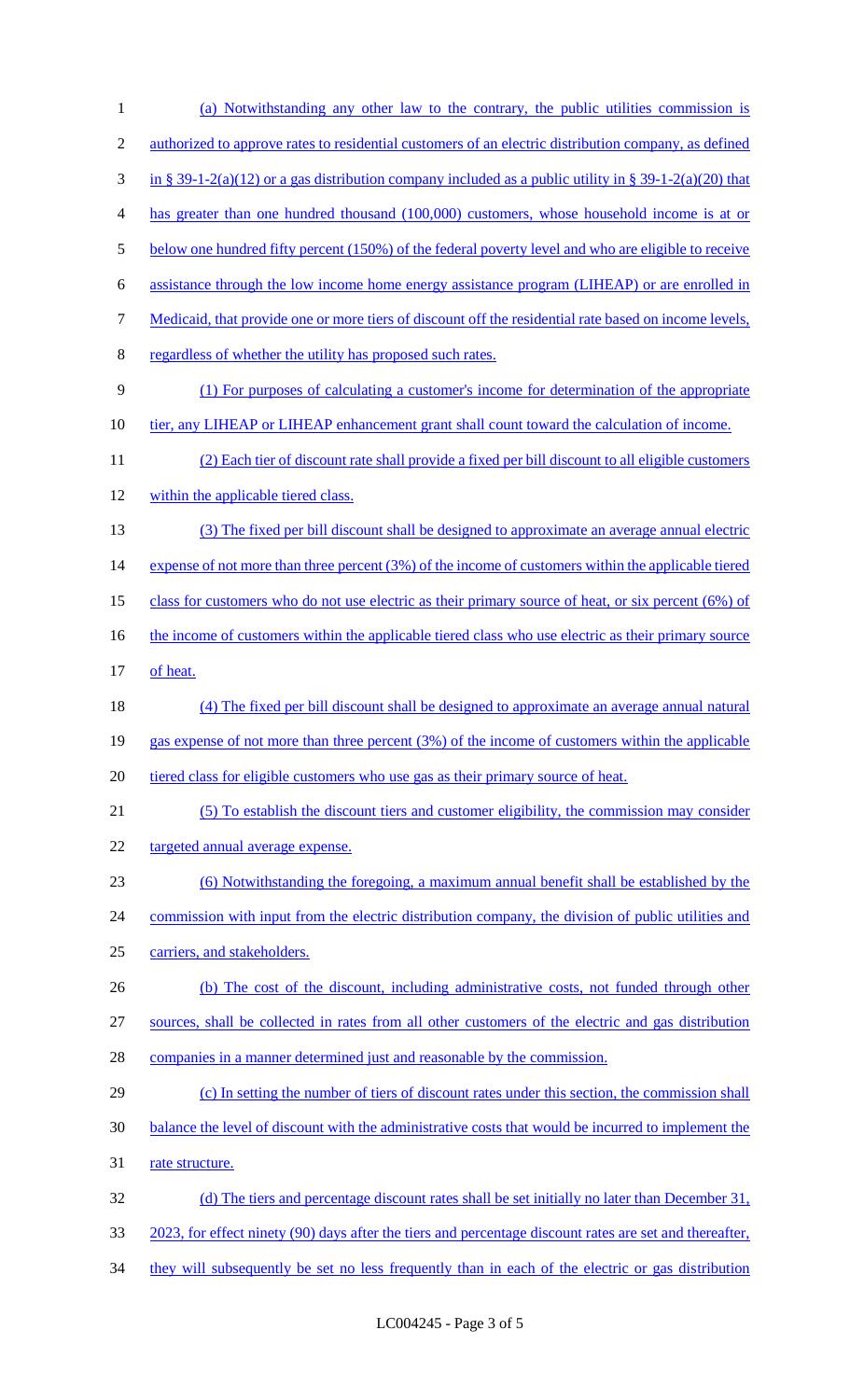- 1 company's respective base distribution rate cases.
- 2 (e) An electric or gas distribution company shall enroll an eligible customer in the
- 3 appropriate tier at such time as the electric or gas distribution company receives proof of LIHEAP
- 4 eligibility or enrollment in Medicaid and verification of income level as certified by the department
- 5 of human services and/or subcontractors of the department such as a community action program or
- 6 other community-based agency which shares in the process of determining eligibility for LIHEAP
- 7 benefits or in some other manner determined to be efficient and cost effective by the commission.
- 8 (f) Customers enrolled in the tiered discount rate under this section shall be offered energy
- 9 efficiency programs as appropriate upon enrollment.
- 10 SECTION 3. This act shall take effect upon passage.

======== LC004245 ========